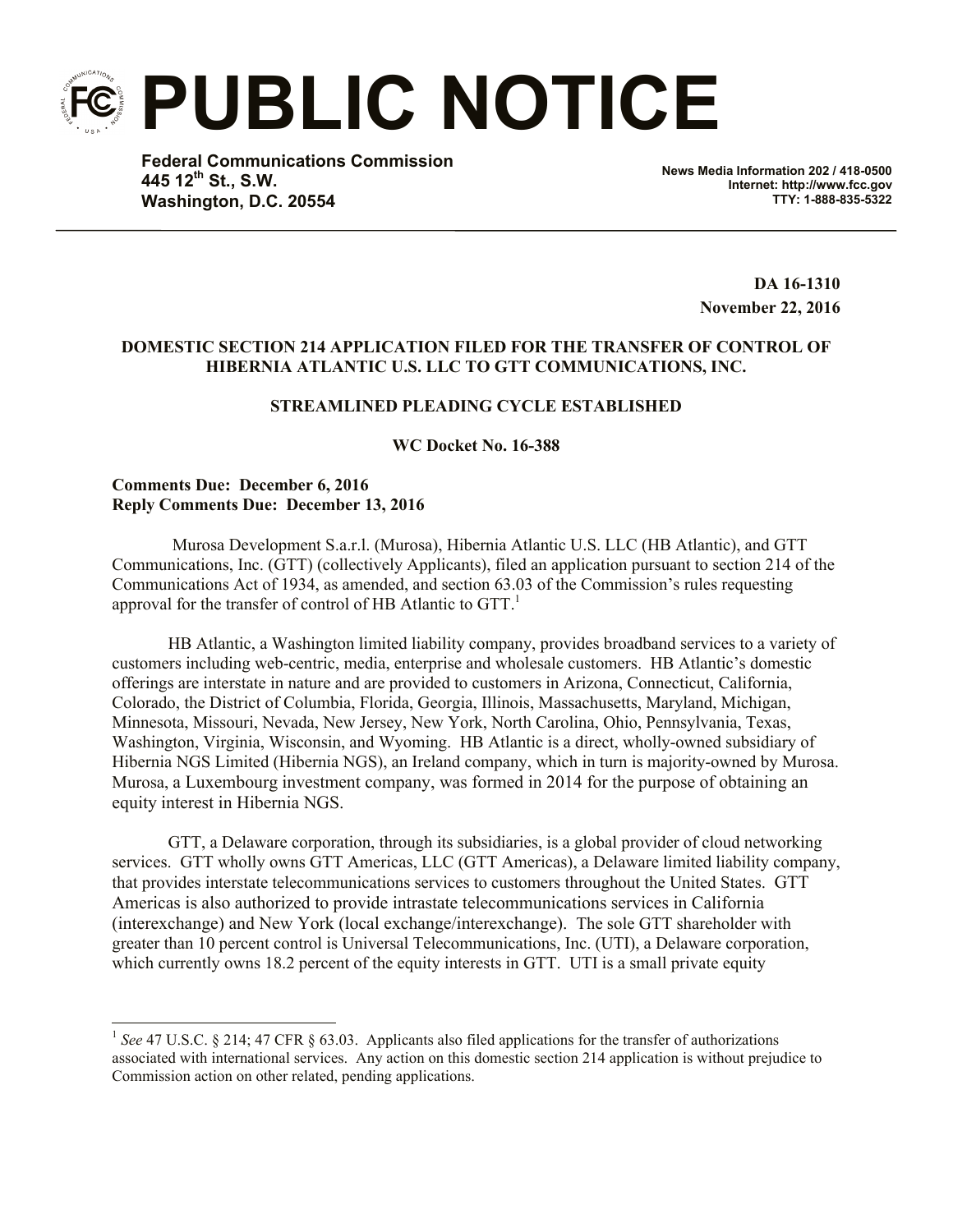investment and advisory firm wholly owned, controlled, and managed by H. Brian Thompson, a U.S. citizen and GTT's Chairman of the Board.

Pursuant to the terms of the proposed transaction, all of the issued and outstanding equity interests in Hiberna NGS will be sold by Murosa and CVC to GTT. Upon consummation of the proposed transaction, Hibernia NGS will be a direct, wholly owned subsidiary of GTT. HB Atlantic and the other subsidiaries of Hibernia NGS will be either indirect or wholly-owned subsidiaries of GTT. Applicants assert that this proposed transaction qualifies for streamlined treatment pursuant to section 63.03(b)(2)(i) of the Commission's rules and that a grant of the application will serve the public interest, convenience, and necessity.<sup>2</sup>

Domestic Section 214 Application Filed for the Transfer of Control of Hibernia Atlantic U.S. LLC to GTT Communications, Inc., WC Docket No. 16-388 (filed Nov. 10, 2016).

### **GENERAL INFORMATION**

The transfer of control identified herein has been found, upon initial review, to be acceptable for filing as a streamlined application. The Commission reserves the right to return any transfer application if, upon further examination, it is determined to be defective and not in conformance with the Commission's rules and policies. Pursuant to section 63.03(a) of the Commission's rules, 47 CFR § 63.03(a), interested parties may file comments **on or before December 6, 2016**, and reply comments **on or before December 13, 2016**. Pursuant to section 63.52 of the Commission's rules, 47 CFR § 63.52, commenters must serve a copy of comments on the Applicants no later than the above comment filing date. Unless otherwise notified by the Commission, the Applicants may transfer control on the 31<sup>st</sup> day after the date of this notice.

Pursuant to section 63.03 of the Commission's rules, 47 CFR § 63.03, parties to this proceeding should file any documents in this proceeding using the Commission's Electronic Comment Filing System (ECFS): http://apps.fcc.gov/ecfs/.

### **In addition, e-mail one copy of each pleading to each of the following:**

- 1) Myrva Freeman, Competition Policy Division, Wireline Competition Bureau, myrva.freeman@fcc.gov;
- 2) Gregory Kwan, Competition Policy Division, Wireline Competition Bureau, gregory.kwan@fcc.gov;
- 3) Jim Bird, Office of General Counsel,  $\lim_{\Delta x \to 0}$  bird@fcc.gov;
- 4) David Krech, International Bureau, david.krech@fcc.gov;
- 5) Sumita Mukhoty, International Bureau, sumita.mukhoty@fcc.gov;

l

 $^{2}$  47 CFR § 63.03(b)(2)(i).